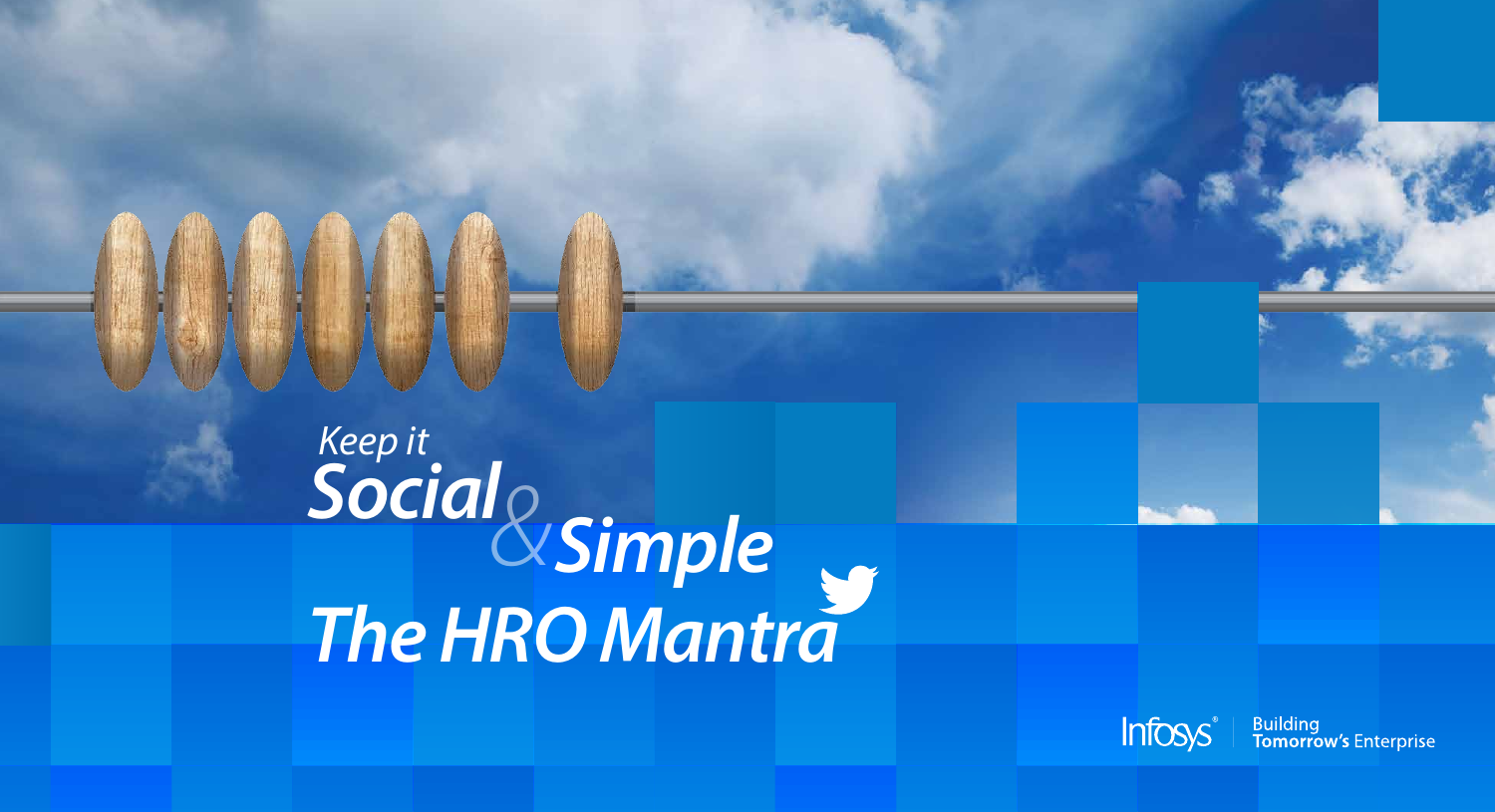The human resources outsourcing (HRO) function from strictly being an administrative one is fast moving into strategic service delivery. HRO is constantly evolving in a bid to adapt to the changing workplace. So what are the trends that have gripped the HRO industry? Our trendspotter helps us find out.

#### *Our expert*

External Document © 2014 Infosys Limited

 in.linkedin.com/in/surabhimishra Surabhi\_Mishra@infosys.com

Surabhi has more than 12 years of experience in the space of HR process transformation, operational consulting, and global multi-process HR outsourcing/ offshoring. She has helped clients in their HR transformational journey by helping design future state HR operating models, streamlining and re-engineering processes and benchmarking capabilities and process maturity. She has been responsible for conceptualising, designing, and implementing managed services solution leveraging technology and process capabilities. She is a trained Black Belt with a deep understanding of Six Sigma methodology and other process improvement tools and techniques.



**Surabhi Mishra** *Head - Solution Design, HR Services at Infosys BPO*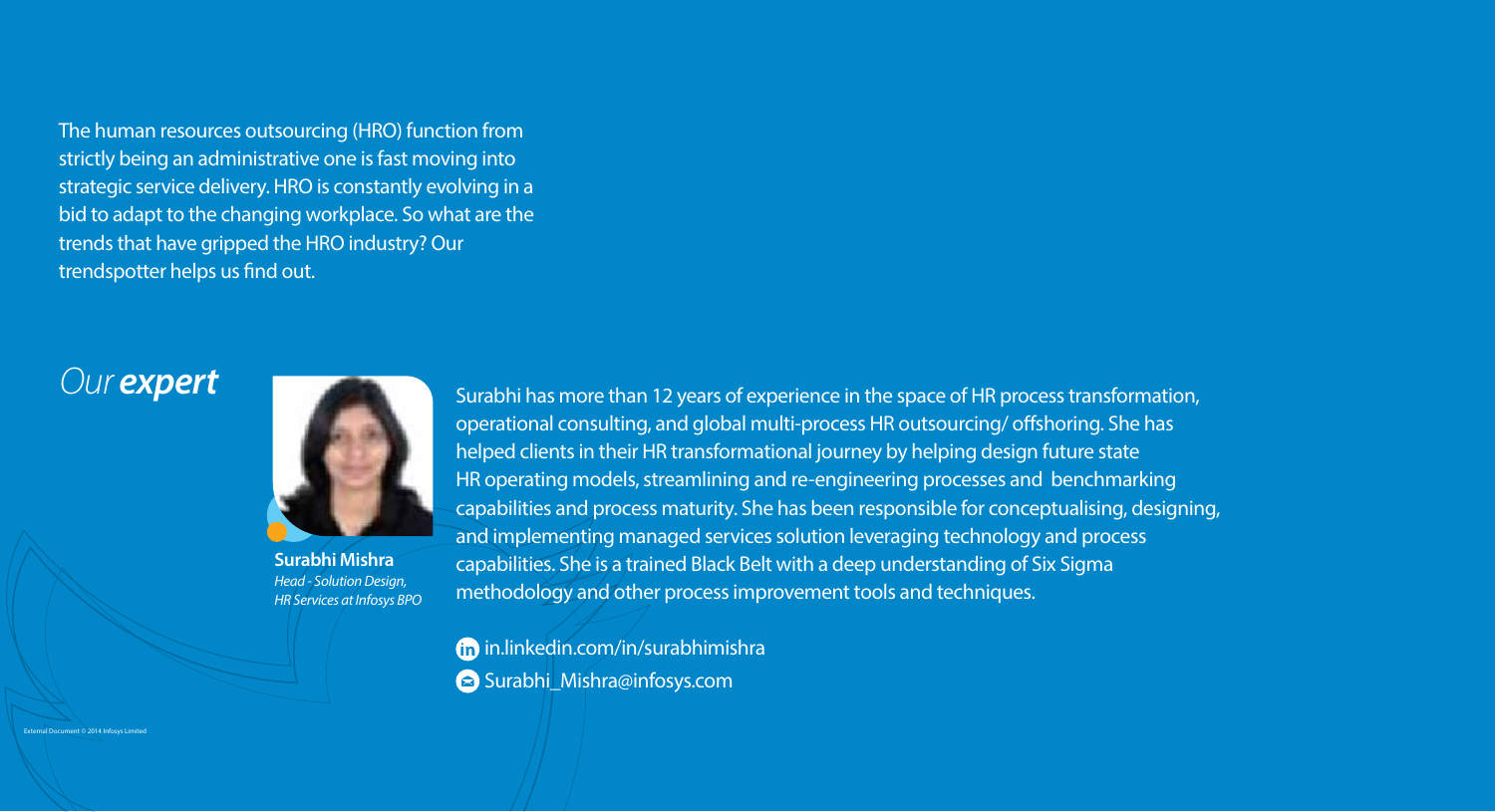### *Become #social*

Recruitment, job posting, employer branding, employee referral, and onboarding.

Some top challenges are employee adoption of technology, change management, privacy, and security.

External Document © 2014 Infosys Limite



## $H$

Companies today are not using Whatsapp, but there are many group chats and social platforms leveraged for employee engagement.

Handheld devices enable employees to raise requests. While this does not happen through Facebook today due

to security reasons, conceptually it can be done in future.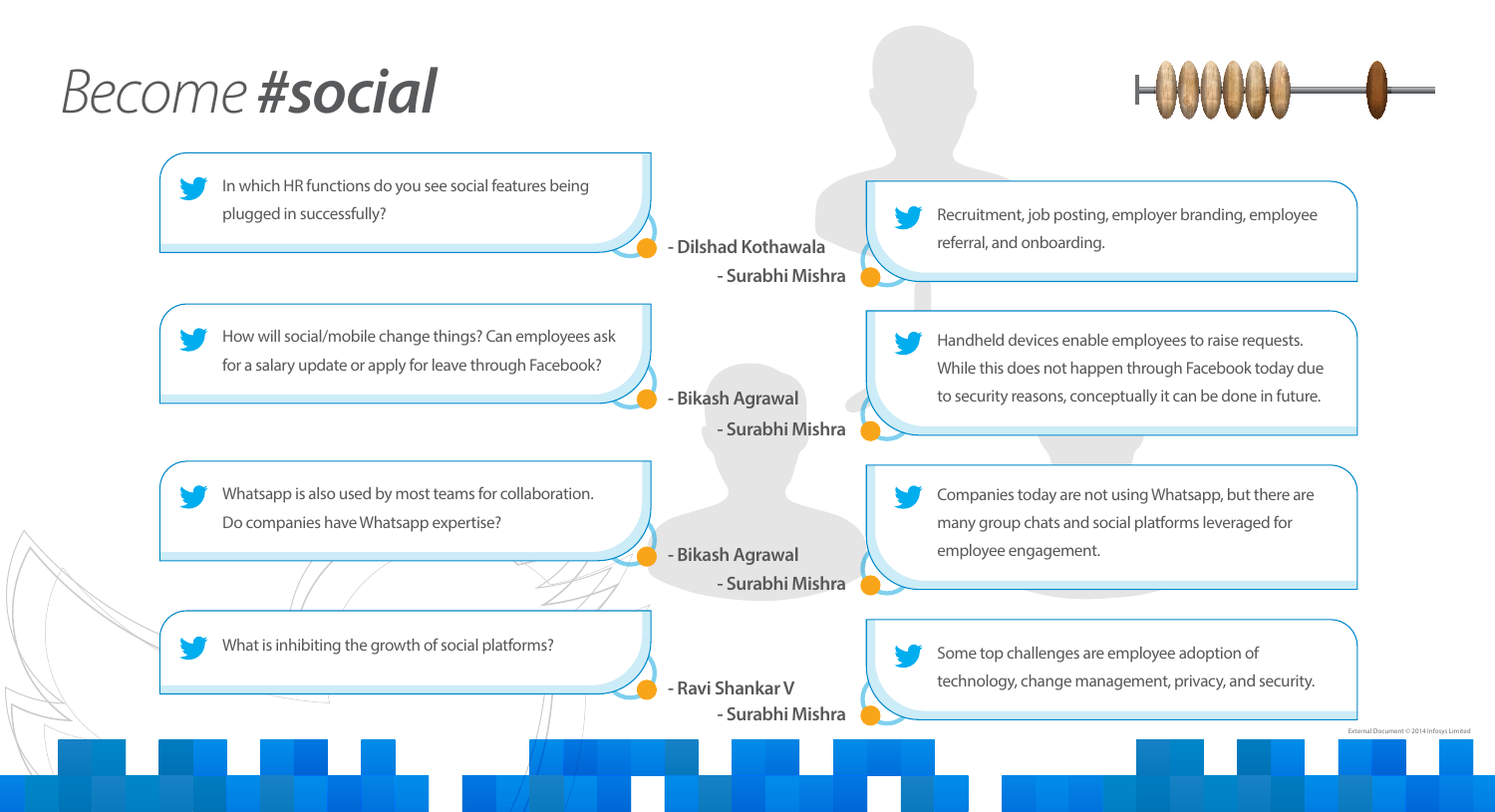## *Transform and Evolve*

Upgrading people, process, and technology to meet a specific business outcome is successful transformation.





When we think of emerging technologies, there are four, bundled together – cloud, social, mobile, and analytics.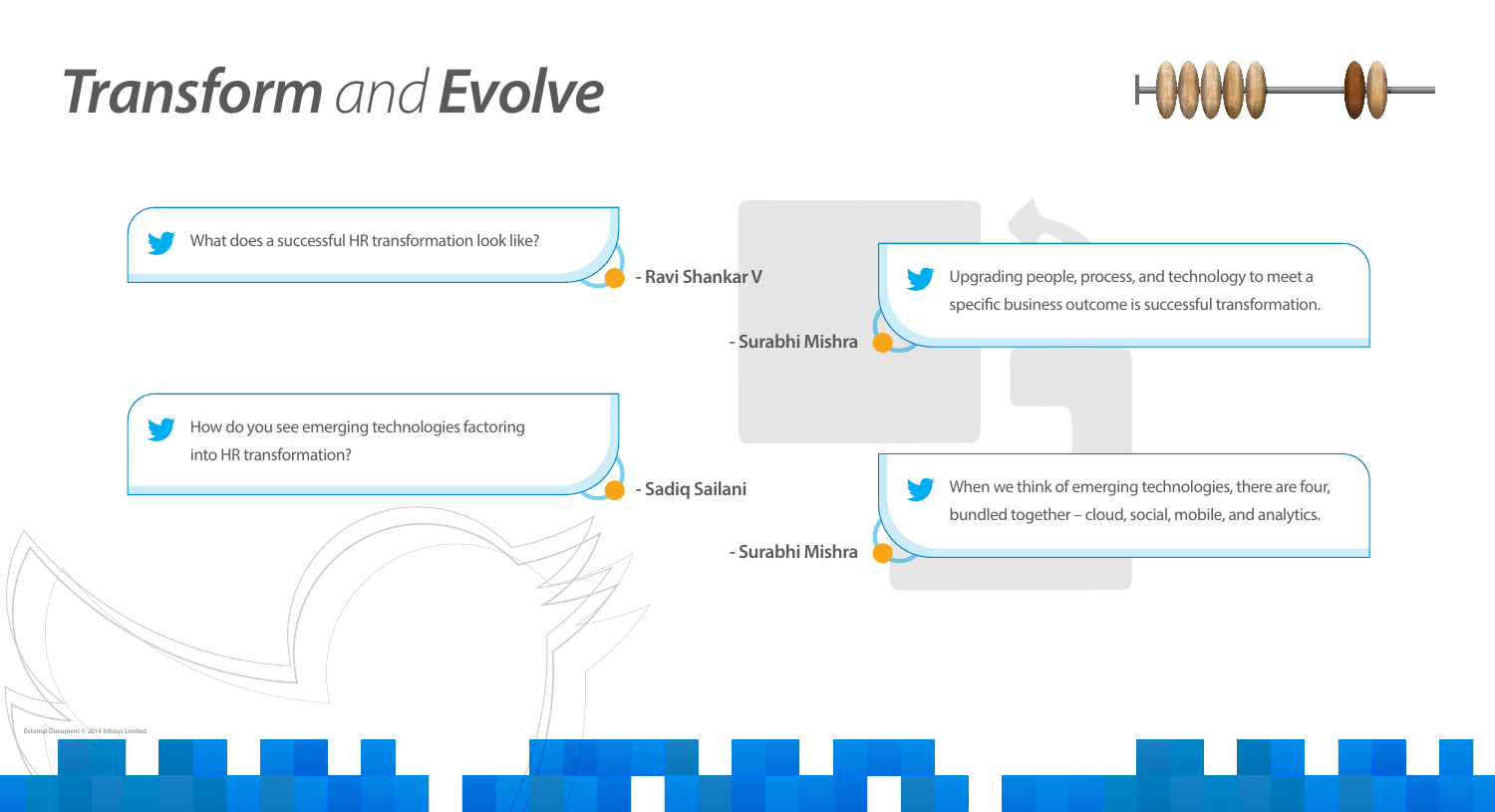# *Simplify HR*

It is essentially all about simplicity. Be it hiring, workforce engagement, or any other work streams. Transactions and tools are also being simplified to suit business needs.





Leverage cloud technologies, employee engagement, social media, and security to deliver business value.

External Document © 2014 Infosys Limited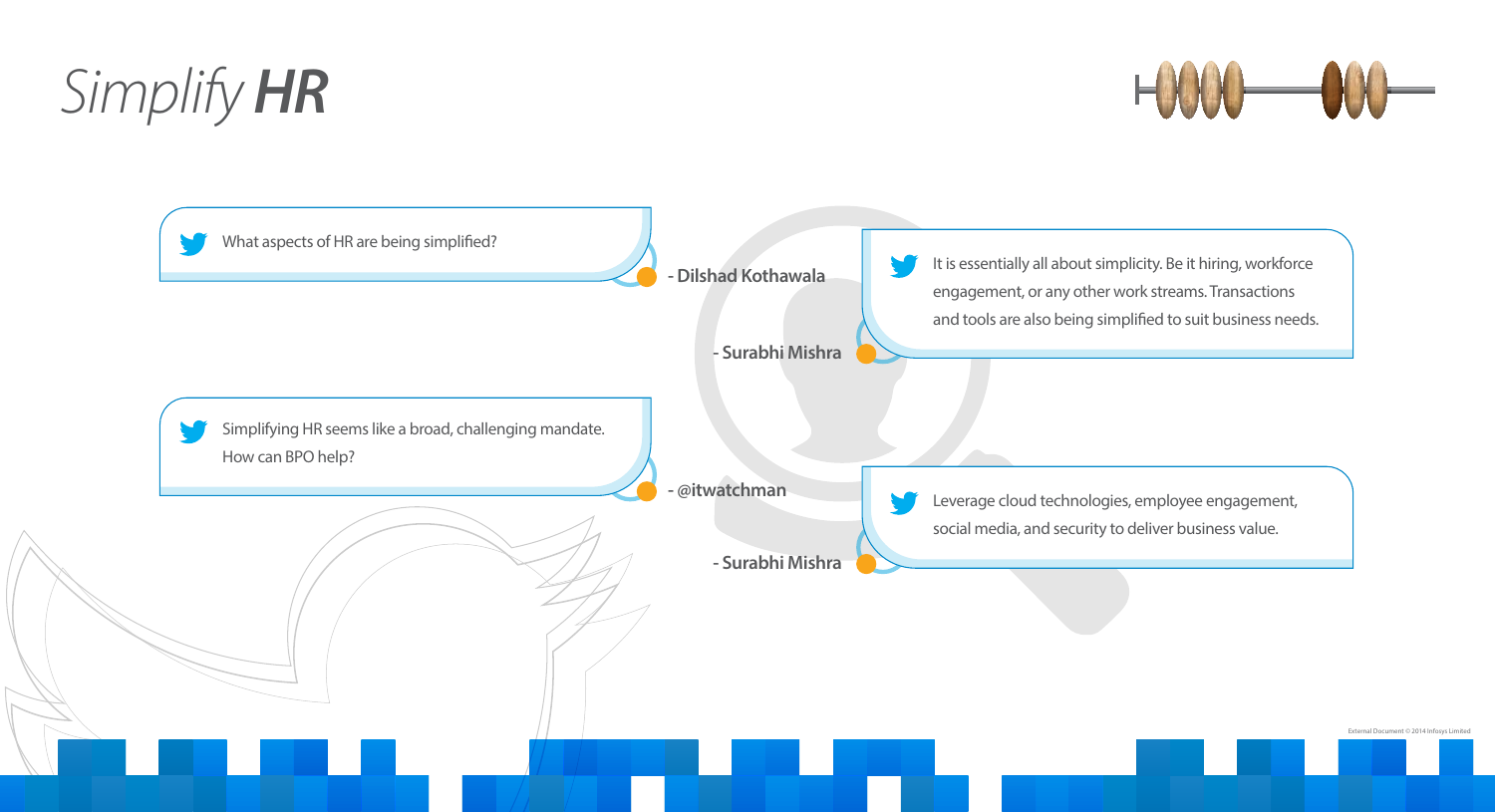## A Global-Local flavor





As companies compete on a global scale it will be imperative to employ global and deploy local talent. Compliance to diversity for each location of delivery will be critical.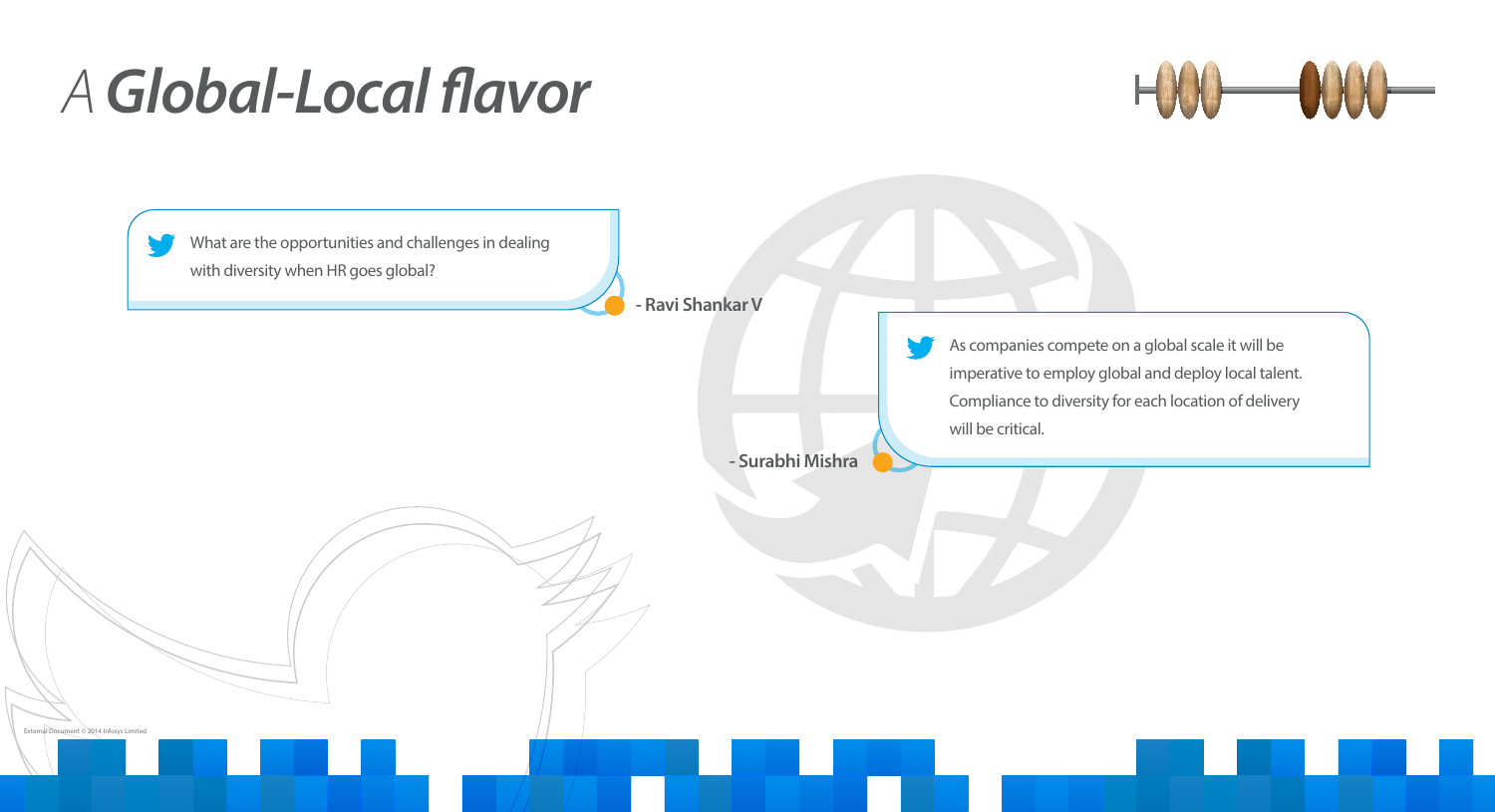## *Discover sourcing models*





This model offers customized deployment opportunity for all types of business models. The Infosys BPO flagship transformation framework is Process Progression Model.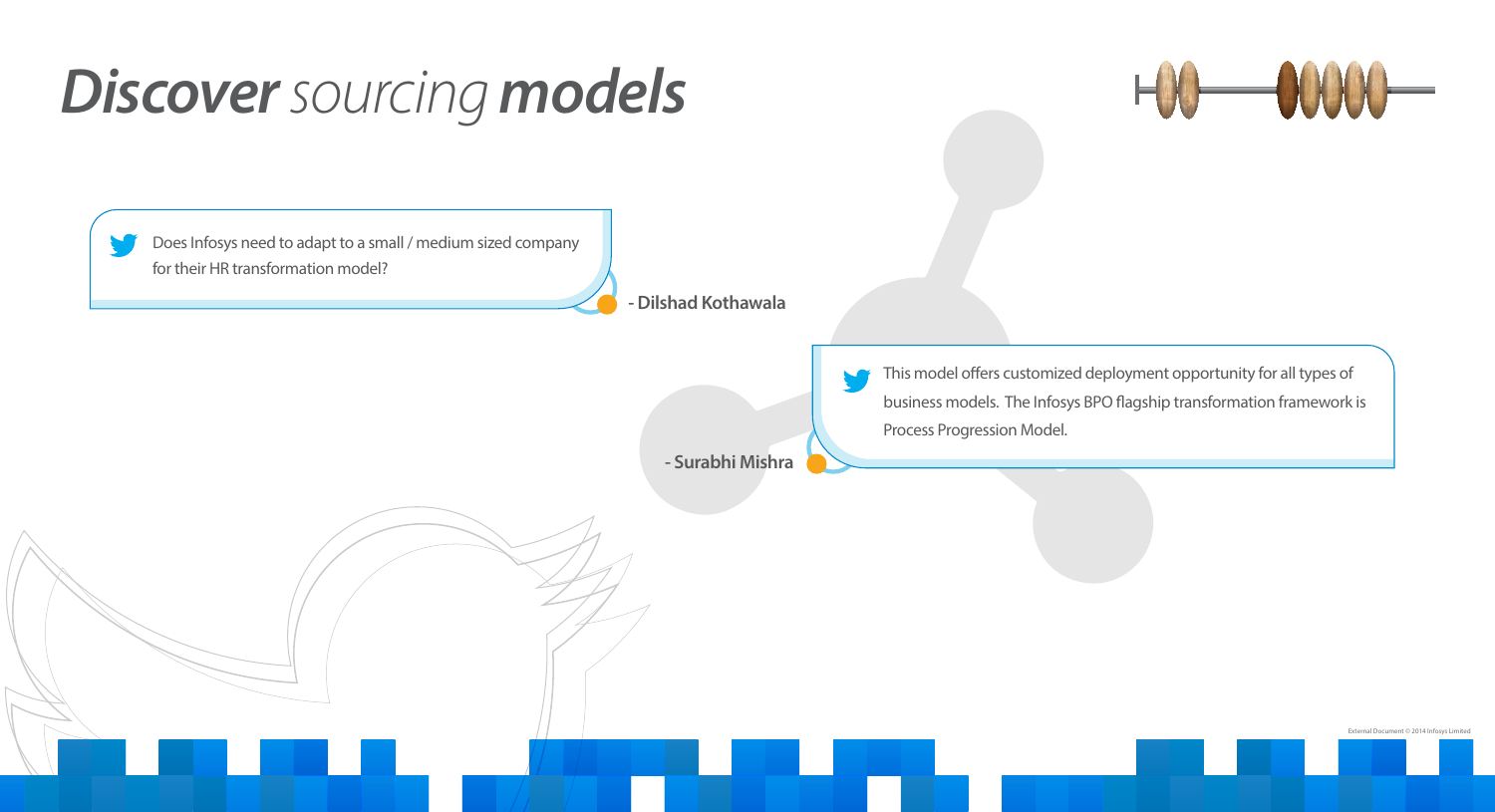# *Analyze this*

- Today's work environment is hybrid with newer
- technologies and cross-generation employee workforce.
- Traditional and newer ways of working require us to have
- an analytical approach to predicting work behavior trends.



#### $H \longrightarrow W$

New joiner conversion, forecast cost of hire, wage analysis, and employee engagement leaderboards are a few areas where we've successfully implemented predictive analytics.

While we all know why analytics is important, few understand how to use it. We also need better tools to help us achieve high-end analytics.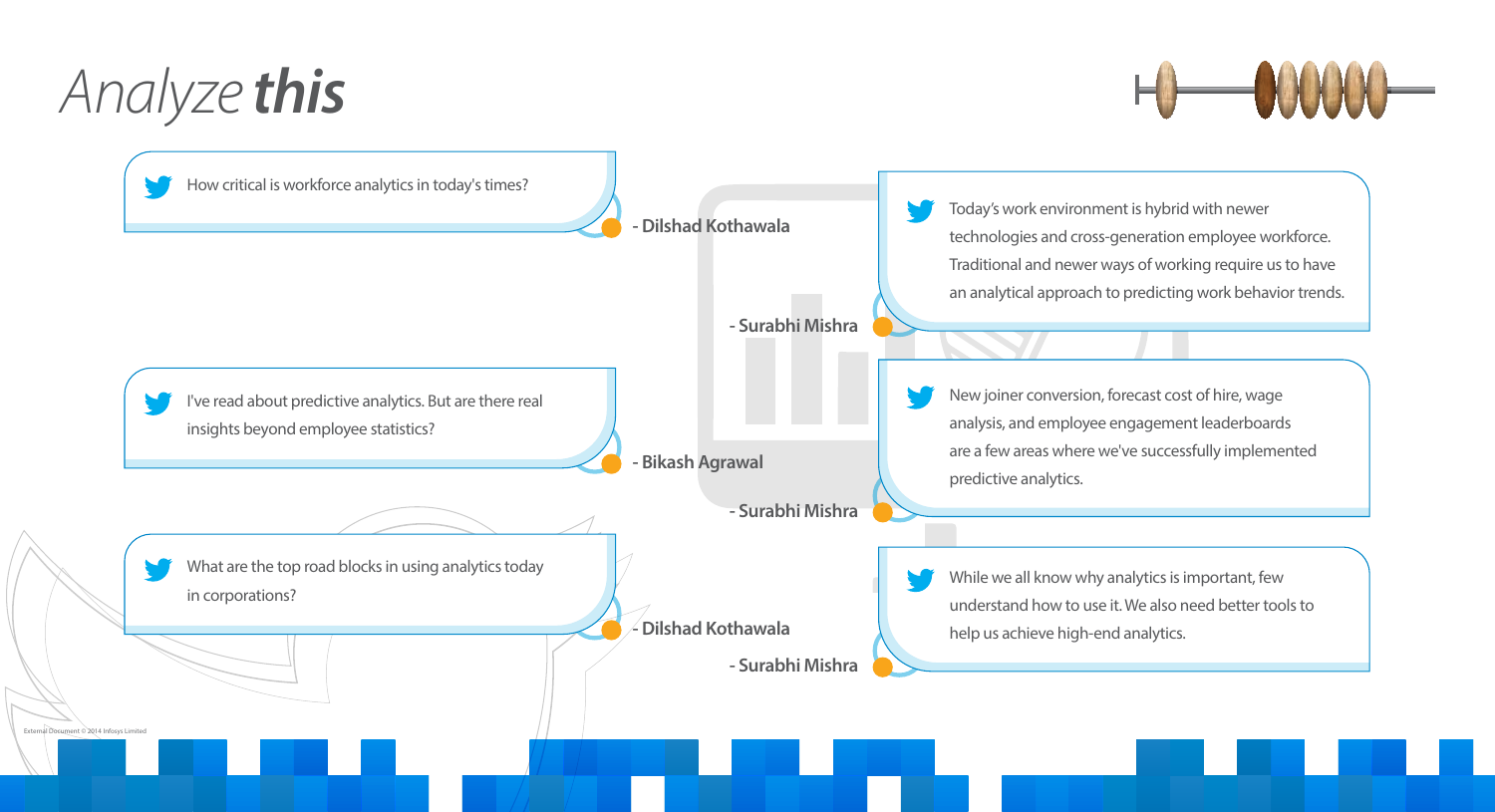## *Conclusion Simplify, socialize, and transform*

*Employers and employees alike are changing the way they view the HR function. Enterprises*  believe that keeping it social and simple will help in transformation and better analytics. Several *sourcing models are gaining popularity and nearshoring has also picked up.* 

*In a nutshell, the HRO function in 2014 will:*

- • *Become more social*
- • *Help in transformation*
- • *Simplify processes*
- • *Explore other sourcing models*
- • *Depend on HR analytics to take the right decisions*

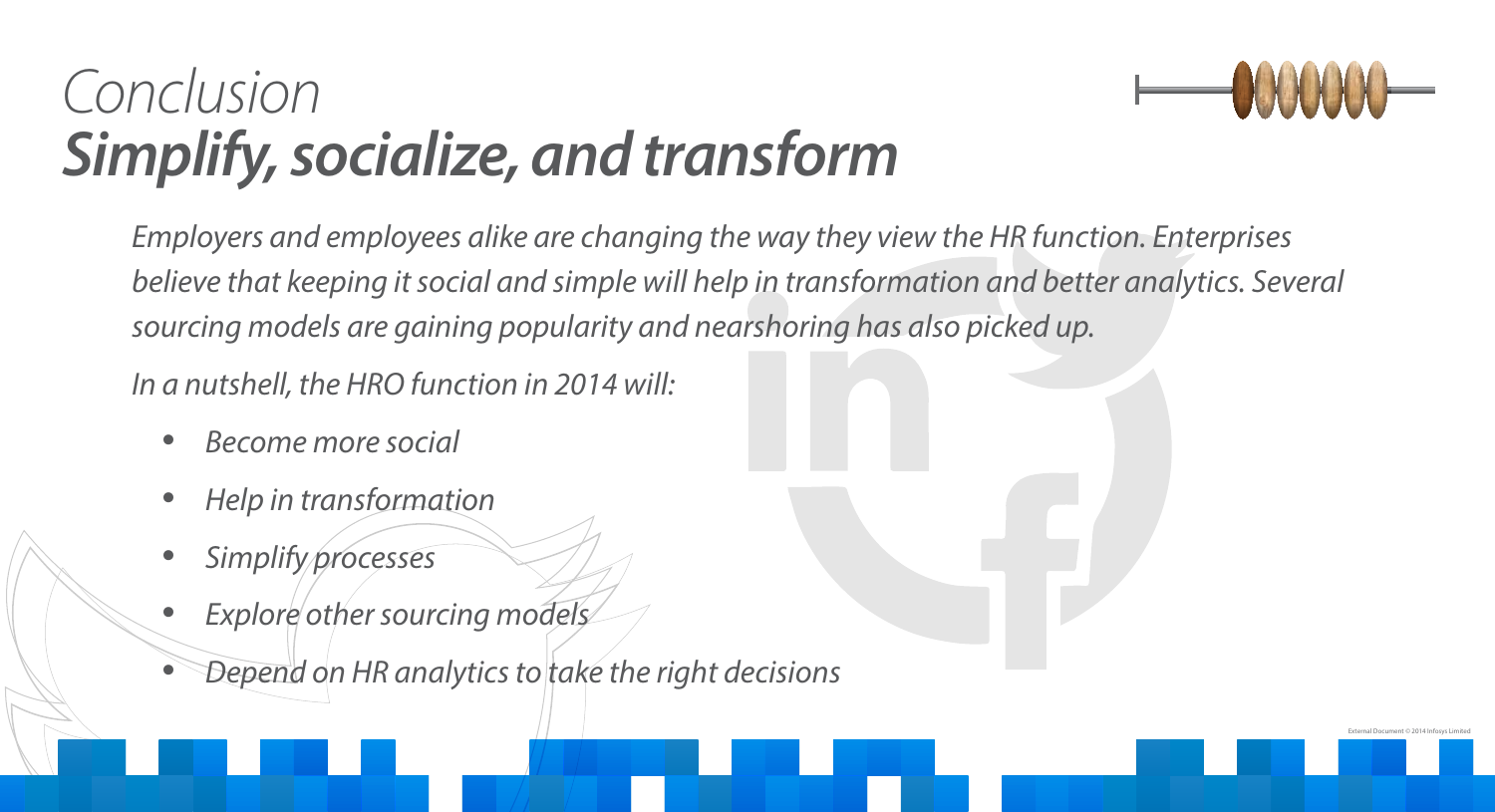#### *The focus areas in the HR outsourcing industry are derived*

*from a Tweetchat that featured an Infosys BPO expert who* 

*discussed trends in HRO with the community.*

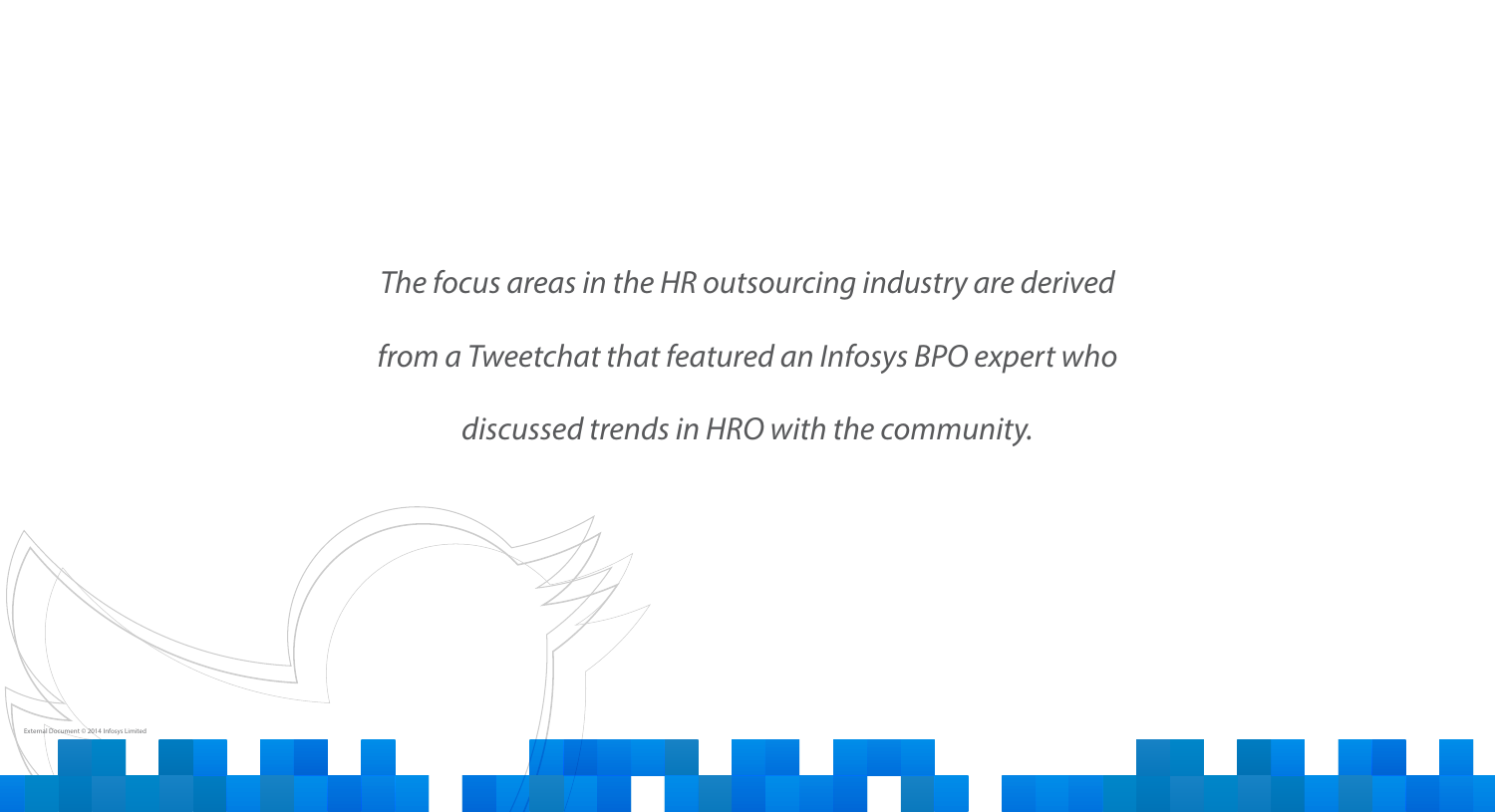External Document © 2014 Infosys Limited

#### For more information and insights, please visit us at:

*http://www.infosysbpo.com*